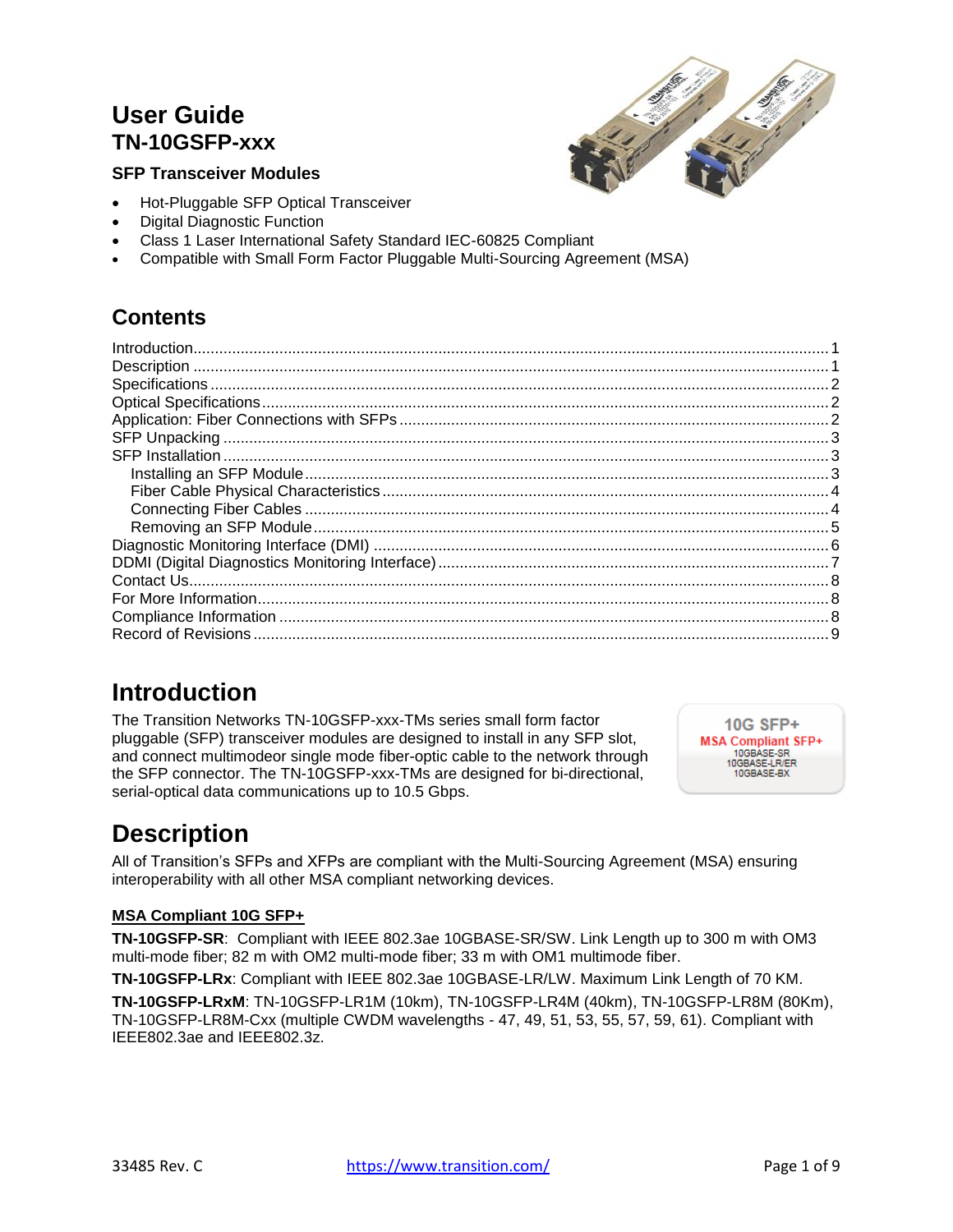## <span id="page-1-0"></span>**Specifications**

The TN-10GSFP-xxx was designed to meet these standards and specifications:

| <b>Standards</b>         | IEEE802.3ae                                                                                                                            |
|--------------------------|----------------------------------------------------------------------------------------------------------------------------------------|
| <b>Compliance</b>        | IEC-60825; FAD 21; CFR 1040.10 and 1040.11                                                                                             |
| <b>Data Rates</b>        | 10.3 Gbps                                                                                                                              |
| <b>Dimensions</b>        | $0.52 \times 2.18 \times 0.33$ " (13.4 x 55.5 x 8.5 mm)                                                                                |
| <b>Power</b>             | 3.3V                                                                                                                                   |
| <b>Power Consumption</b> | 0.66 watts<br>Power Consumption:                                                                                                       |
| <b>Environment</b>       | $0^{\circ}$ C – 70 $^{\circ}$ C                                                                                                        |
| <b>Shipping Weight</b>   | 1 lb. (454 g) approximately                                                                                                            |
| Voltage                  | 3.3 volts                                                                                                                              |
| Operating<br>Temp        | TN-10GSFP-xxx: $0^{\circ}$ C to 70 $^{\circ}$ C (32 $^{\circ}$ F to 158 $^{\circ}$ F)<br>TN-10GSFP-xxT: -40°C to 85°C (-40°F to 185°F) |
| <b>Storage</b><br>Temp   | -40°C to 85°C (-40° to 185°F)                                                                                                          |
| Warranty                 | Lifetime                                                                                                                               |

Transition Networks' SFP modules fully comply with Multi-Sourcing Agreement (MSA). This compliance allows our SFP modules to be used in other MSA compliant SFP platforms without any problems.

# <span id="page-1-1"></span>**Optical Specifications**

The Optical Spec for all Transition Networks' SFPs are listed and maintained in a separate document at [https://www.transition.com/sfp.pdf.](https://www.transition.com/sfp.pdf)

# <span id="page-1-2"></span>**Application: Fiber Connections with SFPs**

SFPs are used with Gigabit Ethernet Switches and Routers, Fibre Channel Switch Infrastructure, xDSL applications, Metro Edge Switching, etc.

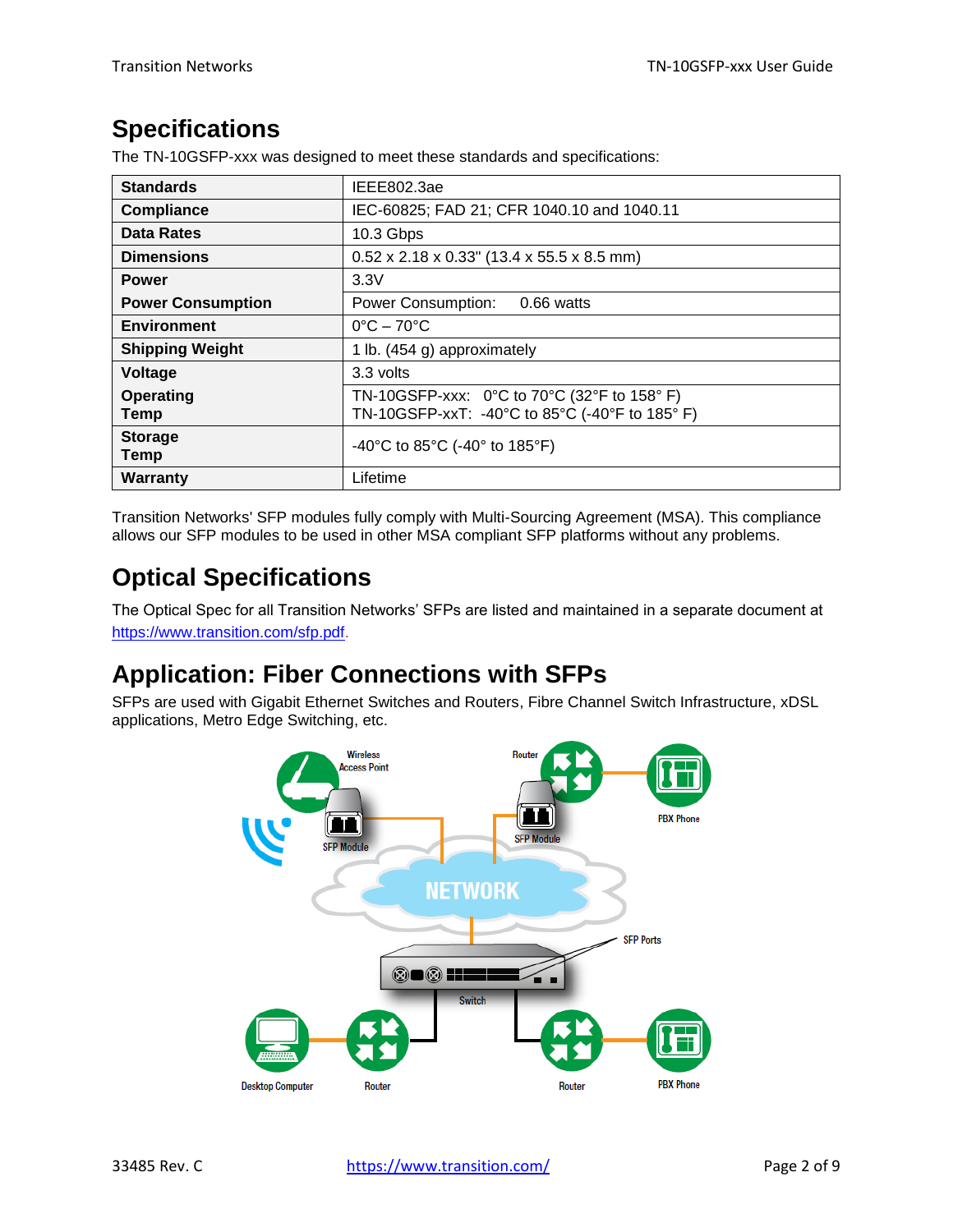# <span id="page-2-0"></span>**SFP Unpacking**

Before you start installing the TN-10GSFP-xxx, verify that the package contains the following items:

- o One TN-10GSFP-xxx
- o Two protective foam pieces
- o One Documentation Postcard

Please notify your sales representative immediately if any of the above items are missing or damaged. Save the packaging for possible future use.

# <span id="page-2-1"></span>**SFP Installation**

#### **Cautions**

- The SFP tranceiver module is keyed to only be installed one way. However, if forced the wrong way, damage may occur.
- Avoid getting dust or other contaminants into the fiber bore of the SFP transceiver module, as this will cause the optics to not operate properly.
- Be sure to clean the optic surfacees of the optical fiber before you plug them back in to the optical bores of another SFP transceiver module. See the Fiber Optic Association, Inc. [Cleaning Fiber Optic](file://///amber/Engineering/Install%20Manuals%20Folder/TECHNICAL%20DOCUMENTATION/33485%20TN-10GSFP-xxx-TMs/at%20www.thefoa.org/tech/ref/termination/cleaning.html)  [Connections](file://///amber/Engineering/Install%20Manuals%20Folder/TECHNICAL%20DOCUMENTATION/33485%20TN-10GSFP-xxx-TMs/at%20www.thefoa.org/tech/ref/termination/cleaning.html) page on the FOA website for more information.

### <span id="page-2-2"></span>*Installing an SFP Module*

- 1. Attach an ESD-preventive wrist strap to your wrist and to the ESD ground connector or a bare metal surface on your chassis.
- 2. Remove the SFP transceiver module from its protective packaging. Note: Do not remove the optical bore dust plugs until directed to do so in a later procedure.
- 3. Check the slot orientation. Note that for some devices (e.g., S4224) some slots are "upside down" compared to other slots.
- 4. Position the SFP device at the desired installation slot, with the label facing correctly.
- 5. Carefully slide the SFP device into the slot, aligning it with the internal installation guides.





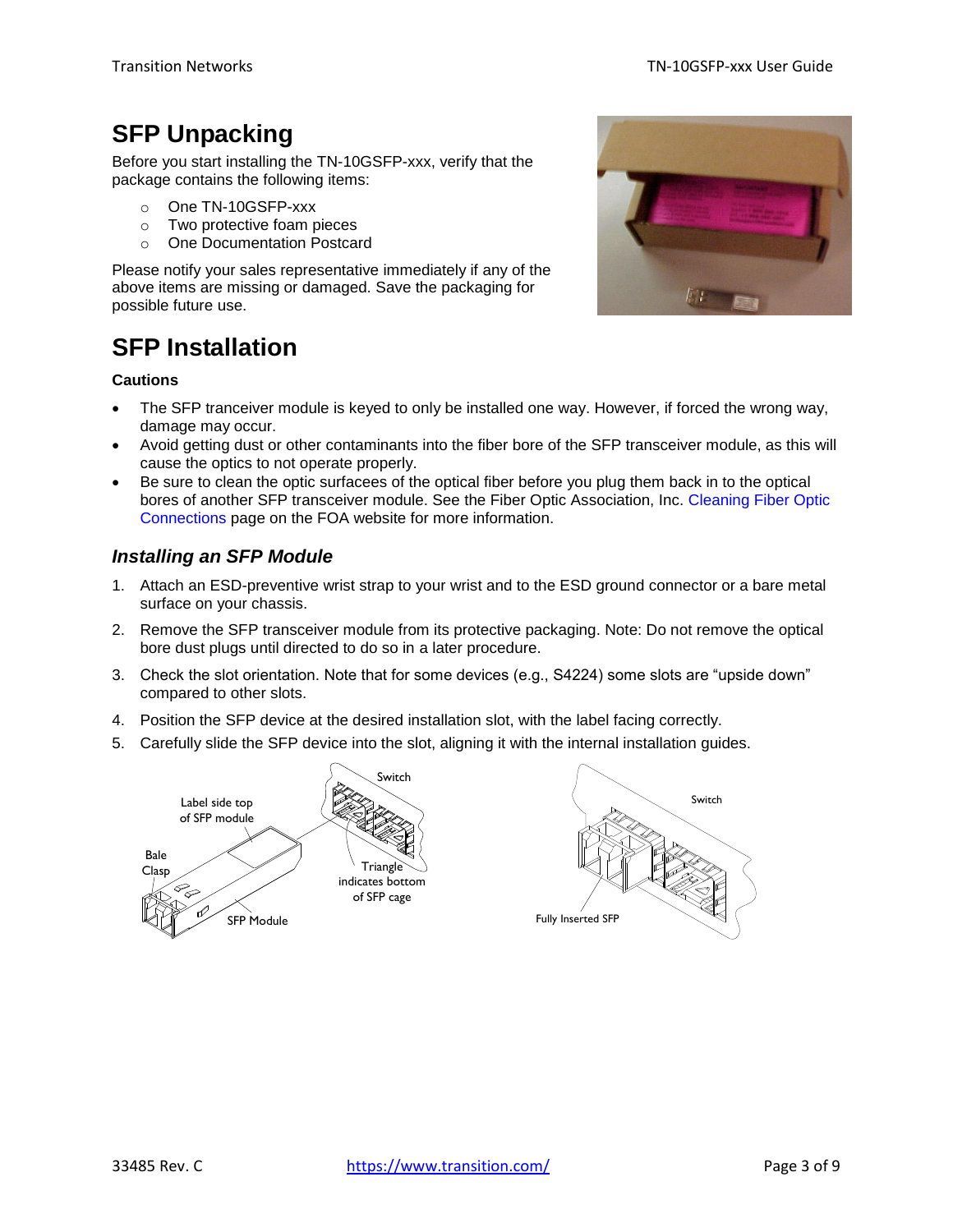6. Ensure that the SFP device is firmly seated against the internal mating connector. To verify that the SFP is seated and latched properly:

**a.** Grasp the SFP by the sides and try to remove it without releasing the latch.



- **b.** If the SFP can not be removed, it is installed and seated properly. If the SFP can be removed, reinsert it and press harder with your thumb; repeat if necessary until it is latched securely into the socket.
- 7. Connect the fiber cable to the fiber port connector of the SFP device. Make sure the SFP release latch is in the up (closed) position when you insert the cable connector into the SFP.
- 8. Remove the dust plug from the connector. Save the dust plug for future use.
- 9. Attach an appropriate cable into the SFP module port.
- 10. Attach the other end of the cable into the other device.
- 11. Observe the status LED(s). See the related manual for details.

### <span id="page-3-0"></span>*Fiber Cable Physical Characteristics*

The fiber cable physical characteristics must meet or exceed IEEE 802.3ae specifications:

- Single mode fiber (recommended): 9 μm
- Multimode fiber (recommended): 62.5/125 μm
- Multimode fiber (optional): 100/140, 85/140, 50/125 μm

**Warning**: Visible and invisible laser radiation when open. DO NOT stare into laser beam or view directly with optical instruments. Failure to observe this warning could result in damage to your eyes or blindness.

### <span id="page-3-1"></span>*Connecting Fiber Cables*

To install the fiber cable, do the following:

- 1. Locate the appropriate fiber cable.
- 2. Install the cable as shown below.

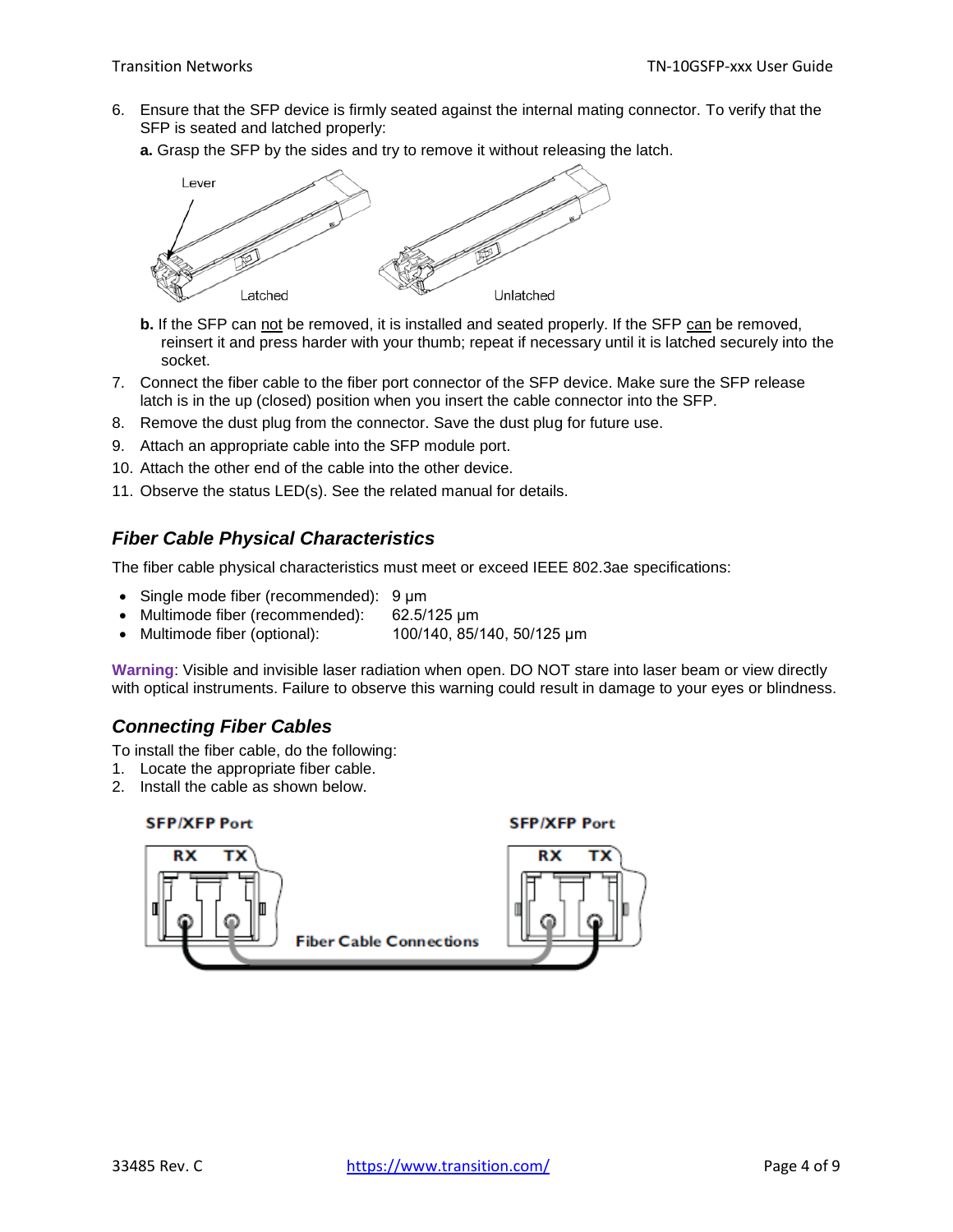### <span id="page-4-0"></span>*Removing an SFP Module*

**Caution**: Be careful when removing the SFP or SFP+ from a device. Some SFP transceiver module temperatures may exceed 160°F (70°C) and be too hot to touch with bare hands. **Note**: • Do not remove and replace the SFP modules more often than necessary; excessive SFP removing and replacing can shorten the SFPs useful life.

- 1. Attach an ESD-preventive wrist strap to your wrist and to the ESD ground connector or a bare metal surface on your chassis.
- 2. For future reattachment of fiber-optic cables, note which connector plug is send (TX) and which is receive (RX).
- 3. Remove the SFP transceiver module:

**a.** SFP with an **actuator button latch**: gently press the actuator button on the front of the SFP transceiver module until it clicks and the latch mechanism releases the SFP transceiver module from the socket connector. Grasp the actuator button between your thumb and index finger, and carefully pull the SFP transceiver module straight out of the module slot.

**b.** SFP with a **bail clasp latch**: pull the latch out and down to eject the SFP transceiver module from the socket connector. If the bail clasp latch is obstructed and you cannot use your index finger to open it, use a small, flat-blade screwdriver or other long, narrow instrument to open the bail clasp latch. Grasp the SFP transceiver module between your thumb and index finger, and carefully remove it from the socket.

- 4. Replace the Dust Plug.
- 5. Place the removed SFP/SFP+ transceiver module in an antistatic bag or other protective package.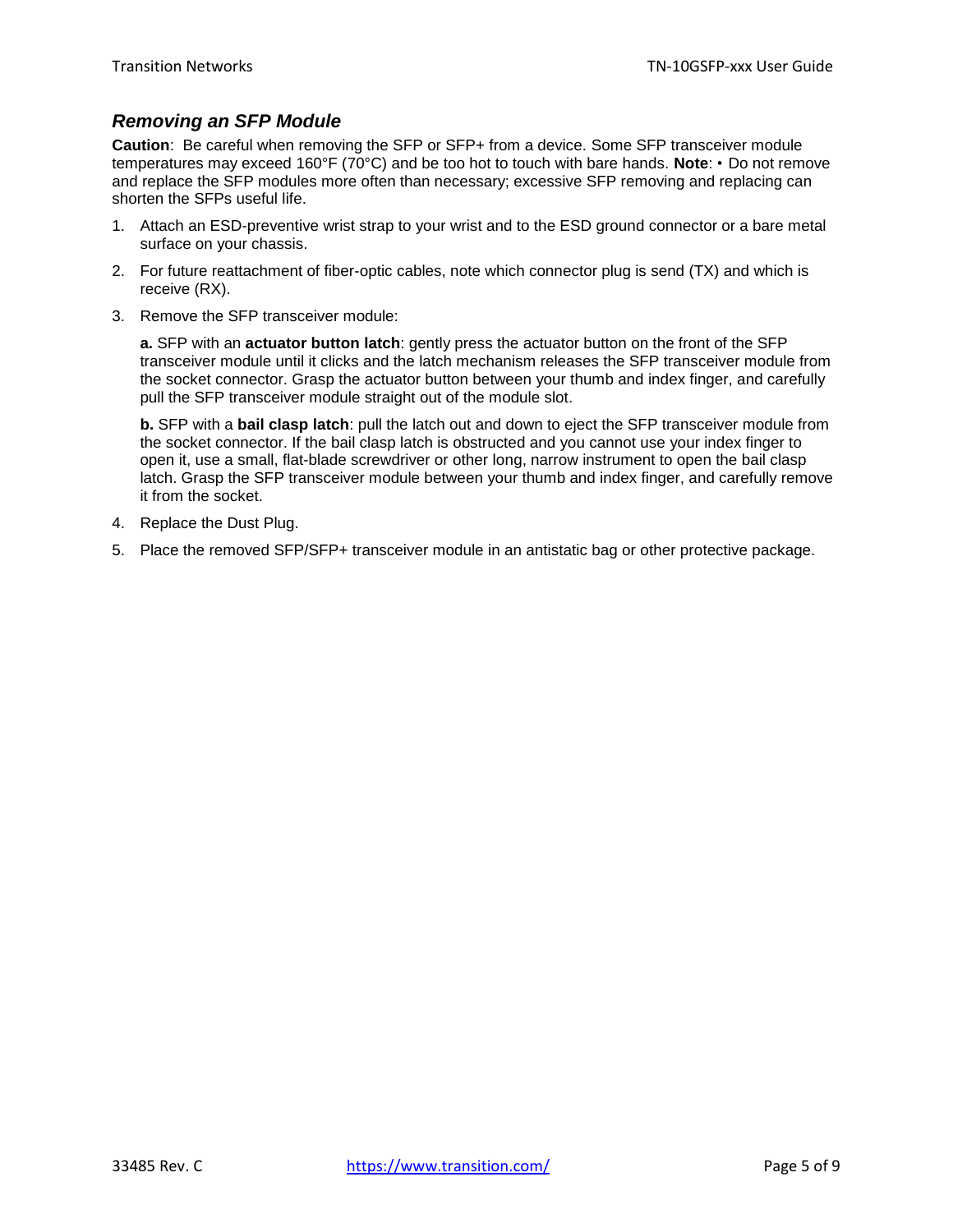# <span id="page-5-0"></span>**Diagnostic Monitoring Interface (DMI)**

The following DMI port screen and explanation table contains brief definitions of the DMI support offered on some (SFP Transceiver Modules. For further information, see the help option on the CPSMM-xxx, SNMP agent, or Transition Networks Focal Point or ION System GUI. **Note:** This feature is not available on all devices and may vary between products.

| <b>DMI RX Power</b>                               |      | <b>DMI RX Power Alarm</b>                                                                                  |
|---------------------------------------------------|------|------------------------------------------------------------------------------------------------------------|
| $WW - 6.778$<br>210                               | dBm∣ | Normal Low Warn High Warn Low Alarm High Alarm                                                             |
| <b>DMI Temp</b>                                   |      | DMI Temp Alarm                                                                                             |
| °С.<br>186.2<br>30.1                              | ۴F   | Normal Low Warn High Warn Low Alarm High Alarm                                                             |
| <b>DMI Bias Current</b>                           |      | <b>DMI Bias Alarm</b>                                                                                      |
| 20<br>uA                                          |      | ■ Normal ■ Low Warn ■ High Warn ■ Low Alarm ■ High Alarm                                                   |
| <b>DMI TX Power</b>                               |      | DMI TX Power Alarm                                                                                         |
| <b>uw</b> 0.000<br>0                              | dBm  | Normal $\blacksquare$ Low Warn $\blacksquare$ High Warn $\blacksquare$ Low Alarm $\blacksquare$ High Alarm |
| Rx Power Intrusion Threshold   Intrusion Detected |      |                                                                                                            |
| 1000<br>WW 0.000                                  | dBm  |                                                                                                            |

| <b>DMI Parameter</b>                   | <b>Description</b>                                                                                                                                                                                                                                                                                                                        |
|----------------------------------------|-------------------------------------------------------------------------------------------------------------------------------------------------------------------------------------------------------------------------------------------------------------------------------------------------------------------------------------------|
| <b>DMI Rx Power</b>                    | Measured receive optical power in microwatts and in decibels relative to 1mW.                                                                                                                                                                                                                                                             |
| <b>DMI Rx Power</b><br>Alarm           | Alarm status of measured receive optical power.                                                                                                                                                                                                                                                                                           |
| <b>DMI Temp</b>                        | Internally measured temperature of transceiver in degrees Celsius and degrees<br>Farenheit.                                                                                                                                                                                                                                               |
| <b>DMI Temp Alarm</b>                  | Alarm status for internally measured temperature of the transceiver.                                                                                                                                                                                                                                                                      |
| <b>DMI Bias Current</b>                | Measured transmit bias current in microamperes.                                                                                                                                                                                                                                                                                           |
| <b>DMI Bias Alarm</b>                  | Alarm status for measured transmit bias current for the interface.                                                                                                                                                                                                                                                                        |
| <b>DMI Tx Power</b>                    | Measured transmit power in microwatts and in decibels relative to 1mW.                                                                                                                                                                                                                                                                    |
| <b>DMI Tx Power Alarm</b>              | Alarm status of measured transmit power.                                                                                                                                                                                                                                                                                                  |
| <b>Rx Power Intrusion</b><br>Threshold | Tells the converter to stop passing traffic when the receive power drops below<br>the new threshold. This feature is sometimes referred to as 'Intrusion Detection,'<br>since tapping into a fiber to intercept traffic leads to a reduction in receive power.<br>This value can be entered in microwatts or in decibels relative to 1mW. |

TN-SFP distances, TX power, RX power, and link budgets can be found on Transition Netwoks' website, document "SFP/XFP Fiber and Copper Connectors." See [https://www.transition.com/sfp.pdf.](https://www.transition.com/sfp.pdf)

The fiber optic transmitters on this device meet Class I Laser safety requirements per IEC-825/CDRH standards and comply with 21 CFR1040.10 and 21CFR1040.11.

WARNING: Visible and invisible laser radiation when open. Do not stare into the beam or view the beam directly with optical instruments. Failure to observe this warning could result in an eye injury or blindness. IMPORTANT: Copper based media ports such as Twisted Pair (TP) Ethernet, USB, RS232, RS422, RS485, DS1, DS3, Video Coax, etc., are intended to be connected to intra-building (inside plant) link segments that are not subject to lightening transients or power faults. Copper-based media ports such as Twisted Pair (TP) Ethernet, USB, RS232, RS422, RS485, DS1, DS3, Video Coax, etc., are NOT to be connected to inter-building (outside plant) link segments that are subject to lightening transients or power faults.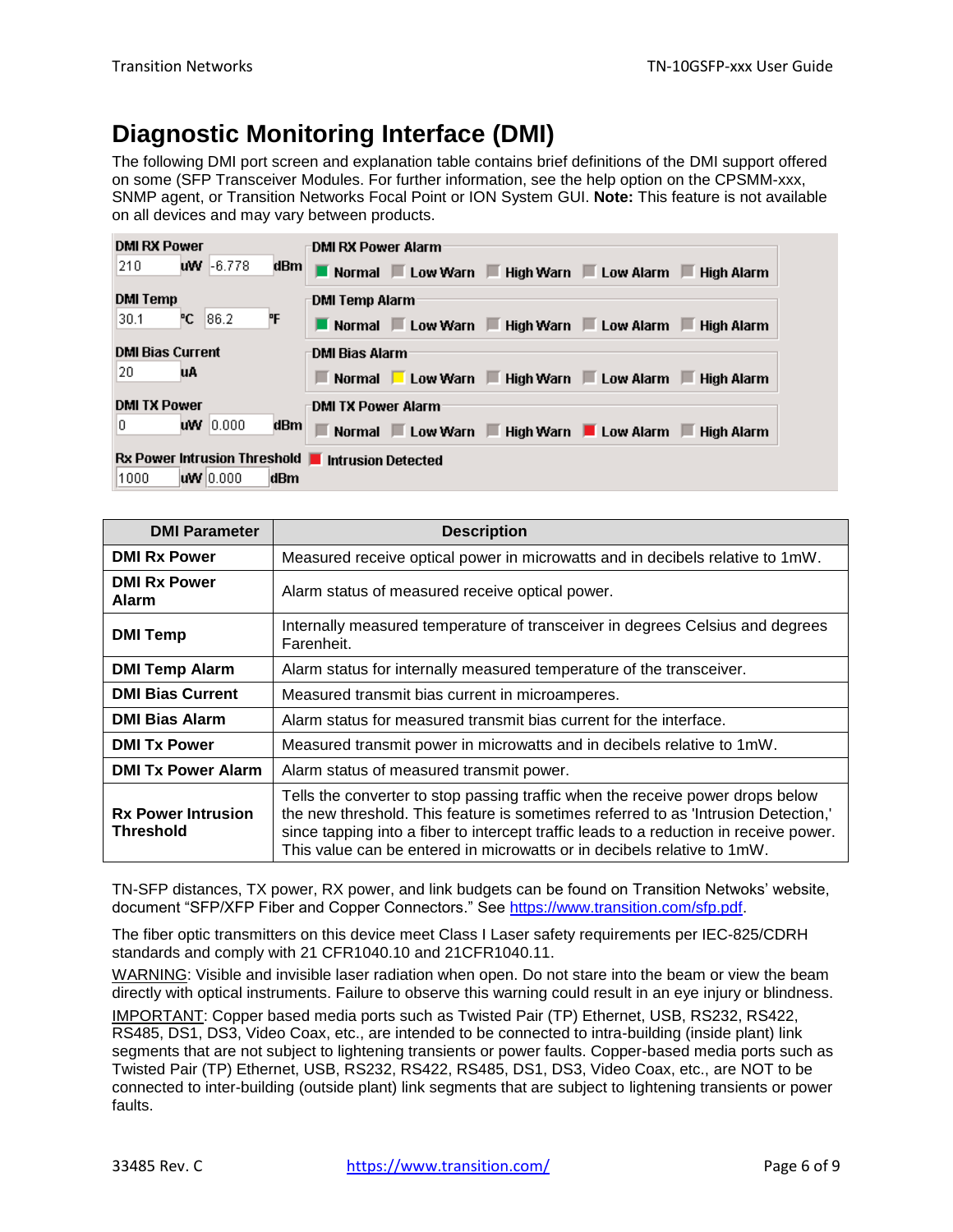# <span id="page-6-0"></span>**DDMI (Digital Diagnostics Monitoring Interface)**

DDMI (Digital Diagnostics Monitoring Interface) provides enhanced digital DMI for optical transceivers which allows real time access to device operating parameters.

The following DMI port screen and explanation table contains brief definitions of the DDMI support offered on some Small Form Factor Pluggable (SFP) Transceiver Modules. For further information, see the help option or User Guide for the S3290, S4140, S4212, and S4224. **Note:** This feature is not available on all devices and functionality may vary between products.

| <b>TRANSITI</b><br>IETWORKS.                            |                                     |                             |                             | <b>S4224 - Carrier Ethernet Network Interface Device</b> |                           |                                     |
|---------------------------------------------------------|-------------------------------------|-----------------------------|-----------------------------|----------------------------------------------------------|---------------------------|-------------------------------------|
| $\triangleright$ System<br>⌒<br>▶ Ports                 | <b>Transceiver Information</b>      |                             |                             |                                                          |                           | Port 27 V Auto-refresh □<br>Refresh |
| Link OAM<br>DHCP                                        | <b>Vendor</b><br><b>Part Number</b> | Transition<br>TN-10GSFP-LR1 |                             |                                                          |                           |                                     |
| $\triangleright$ Security<br>$\blacktriangleright$ LACP | <b>Serial Number</b>                | 8800022                     |                             |                                                          |                           |                                     |
| - Loop Protection                                       | <b>Revision</b><br>Date Code        | 0001<br>2011-08-09          |                             |                                                          |                           |                                     |
| ▶ Spanning Tree<br>MVR                                  | <b>Transceiver</b>                  | 10 <sub>G</sub>             |                             |                                                          |                           |                                     |
| $\blacktriangleright$ IPMC.<br>LLDP                     |                                     |                             |                             |                                                          |                           |                                     |
| Ethernet Services<br>$\blacktriangleright$ Performance  | <b>DDMI</b> Information             |                             |                             |                                                          |                           |                                     |
| <b>Monitor</b>                                          | Type                                | <b>Current</b>              | <b>High Alarm Threshold</b> | <b>High Warn Threshold</b>                               | <b>Low Warn Threshold</b> | <b>Low Alarm Threshold</b>          |
| $-$ PTP                                                 | Temperature(C)                      | 52.875                      | 85.000                      | 80.000                                                   | 0.000                     | $-5.000$                            |
| • MAC Table                                             | <b>Voltage(V)</b>                   | 3.2600                      | 3.6000                      | 3.5000                                                   | 3.1000                    | 3.0000                              |
| <b>NUANS</b>                                            | Tx Bias(mA)                         | 38.896                      | 90.000                      | 80.000                                                   | 4.000                     | 2.000                               |
| $\nabla$ DDMI                                           | Tx Power(mW)                        | 0.5624                      | 1.4125                      | 1.1220                                                   | 0.1585                    | 0.1259                              |
| - Overview<br>- Detailed                                | Rx Power(mW)                        | $0.0000 -$                  | 1.4125                      | 1.1220                                                   | 0.0363                    | 0.0229                              |
| <b>UDLD</b>                                             | Tx Power(dBm)                       | $-2.50$                     | 1.50                        | 0.50                                                     | $-8.00$                   | $-9.00$                             |
| Diagnostics<br>$\checkmark$                             | <b>Rx Power(dBm)</b>                | $-int$                      | 1.50                        | 0.50                                                     | $-14.40$                  | $-16.40$                            |

The Transceiver Information and DDMI Information sections are described below.

| <b>DDMI Parameter</b>       | <b>Description</b>                                                                                                                                                                                                                       |
|-----------------------------|------------------------------------------------------------------------------------------------------------------------------------------------------------------------------------------------------------------------------------------|
| <b>DMI</b>                  | Rx Power (uW) Intrusion Threshold; a level for Rx Power on the Fiber port. If<br>the DMI read value falls below the preset value, an intrusion is detected, and a<br>trap is generated. The default is 0 uW. The range is 0 - 65,535 uW. |
| Port                        | The device's port number.                                                                                                                                                                                                                |
| <b>Vendor</b>               | The SFP vendor's name (e.g., Transition).                                                                                                                                                                                                |
| <b>Part Number</b>          | The SFP vendor Part number provided by the SFP vendor (TN-10GSFP-SR).                                                                                                                                                                    |
| <b>Serial Number</b>        | The SFP Vendor Serial number provided by the SFP vendor (e.g., 8672105).                                                                                                                                                                 |
| <b>Revision</b>             | The SFP vendor Revision level for part number provided by the SFP vendor.                                                                                                                                                                |
| Data Code                   | The vendor's manufacturing date code (e.g., 2011-08-09).                                                                                                                                                                                 |
| <b>Transeiver</b>           | The Transceiver compatibility (e.g., 1000BASE_SX or 10G).                                                                                                                                                                                |
| Current                     | The current value of temperature, voltage, TX bias, TX power, and RX power.                                                                                                                                                              |
| <b>High Alarm Threshold</b> | The high alarm threshold value of temperature, voltage, TX bias, TX power,<br>and RX power.                                                                                                                                              |
| <b>High Warn Threshold</b>  | The high warn threshold value of temperature, voltage, TX bias, TX power,<br>and RX power.                                                                                                                                               |
| <b>Low Warn Threshold</b>   | The low warn threshold value of temperature, voltage, TX bias, TX power, and<br>RX power.                                                                                                                                                |
| <b>Low Alarm Threshold</b>  | The low alarm threshold value of temperature, voltage, TX bias, TX power,<br>and RX power.                                                                                                                                               |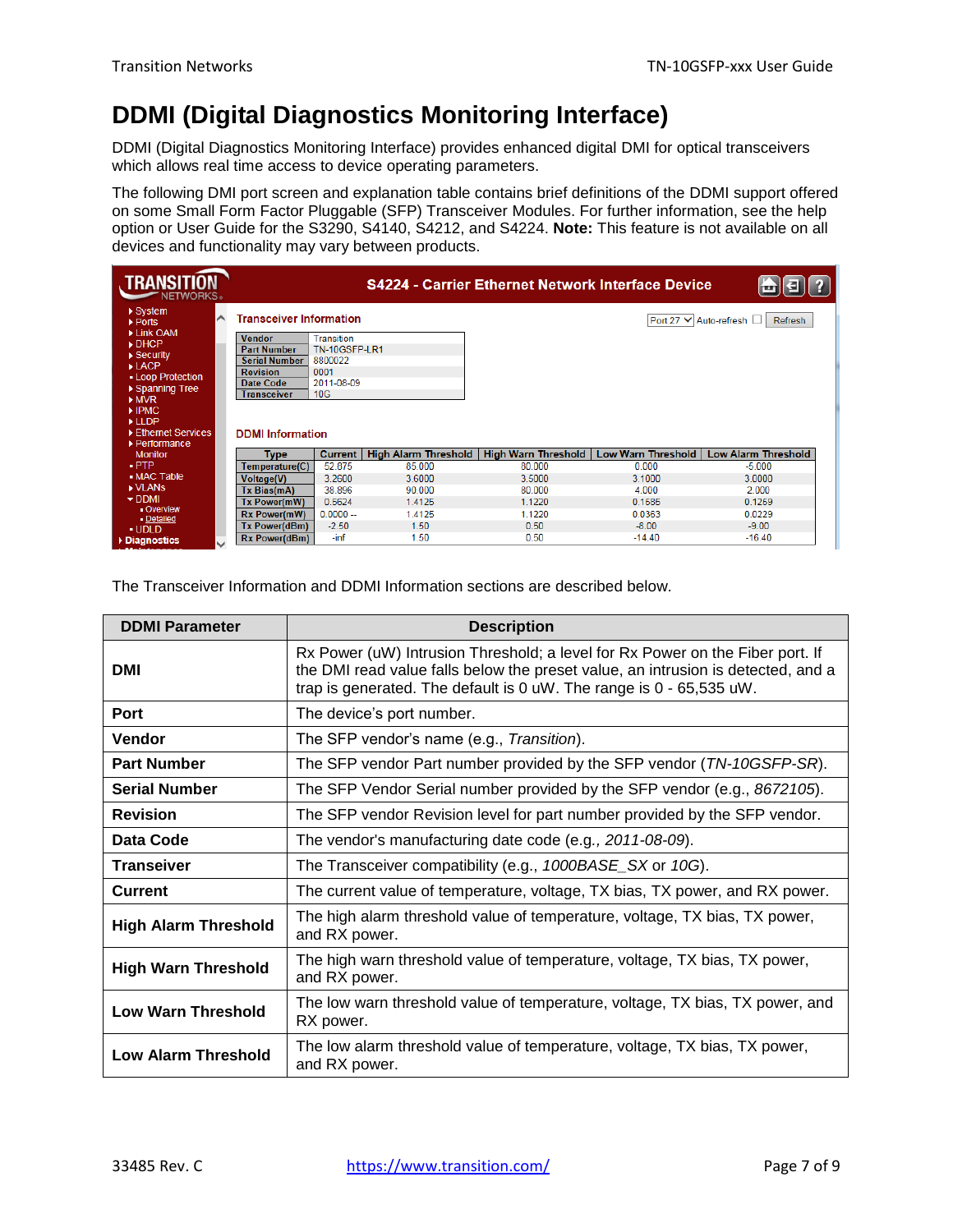## <span id="page-7-0"></span>**Contact Us**

#### **Technical support**

Technical support is available 24-hours a day US and Canada: 1-800-260-1312 International: 00-1-952-941-7600

#### **Transition now**

Chat live via the Web with Transition Networks Technical Support. Log onto [www.transition.com](http://www.transition.com/) and click the **Transition Now** link.

#### **Web-based seminars**

Transition Networks provides seminars via live web-based training. Log onto [www.transition.com](http://www.transition.com/) and click the **Learning Center** link.

#### **E-Mail**

Ask a question anytime by sending an e-mail to our technical support staff. [techsupport@transition.com](mailto:techsupport@transition.com)

#### **Address**

Transition Networks 10900 Red Circle Drive Minnetonka, MN 55343, U.S.A. Telephone: 952-941-7600 Toll free: 800-526-9267 Fax: 952-941-2322

## <span id="page-7-1"></span>**For More Information**

Technical information in this document is subject to change without notice. For more information see the [TN SFP Line](http://www.transition.com/TransitionNetworks/Uploads/Literature/SFP%20Line%20Card.pdf) Card or the [SFP/XFP Landing page.](http://www.transition.com/TransitionNetworks/Landing/SFP-XFP/SFP-XFP.aspx)

# <span id="page-7-2"></span>**Compliance Information**

### **Class 1 Laser Compliance**

This product has been tested and found to comply with the limits for Class 1 laser for IEC60825, EN60825, and 21CFR1040 specifications.

### **Translated Safety Warnings**

| Warning Class 1 laser product.         | <b>Advarsel Laser</b> |
|----------------------------------------|-----------------------|
| Waarschuwing Klasse-1 laser produkt.   | <b>Aviso Produto</b>  |
| Varoitus Luokan 1 lasertuote.          | ¡Advertencia!         |
| Attention Produit laser de classe 1    | Varning! Laser        |
| Warnung Laserprodukt der Klasse 1.     | <b>Aviso Produto</b>  |
| Avvertenza Prodotto laser di Classe 1. | <b>Advarsel Klass</b> |

rprodukt av klasse 1. laser de classe 1. **Producto láser Clase I. Atterion Produkt av klass 1.** a laser de classe 1. **Buree 1. laserprodukt.** 

### **FCC Regulations**

This equipment has been tested and found to comply with the limits for a Class A digital device, pursuant to Part 15 of the FCC rules. These limits are designed to provide reasonable protection against harmful interference when the equipment is operated in a commercial environment. This equipment generates, uses and can radiate radio